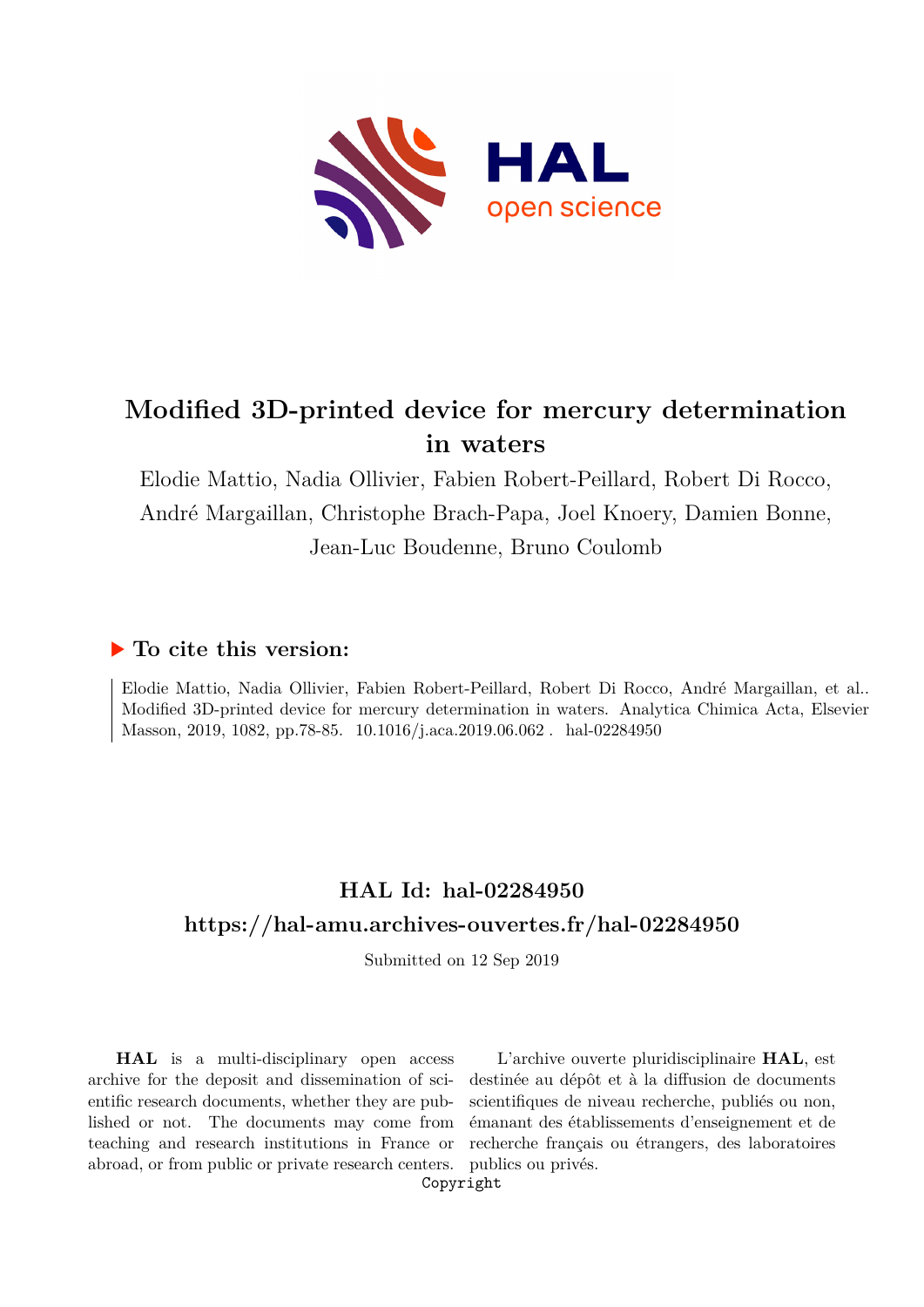## **Modified 3D-printed device for mercury determination in waters**

- 3 Elodie Mattio<sup>1</sup>, Nadia Ollivier<sup>1</sup>, Fabien Robert-Peillard<sup>1</sup>, Robert Di Rocco<sup>1</sup>, Catherine
- 4 Branger<sup>2</sup>, André Margaillan<sup>2</sup>, Christophe Brach-Papa<sup>3</sup>, Joël Knoery<sup>3</sup>, Damien Bonne<sup>4</sup>, Jean-
- 5 Luc Boudenne<sup>1</sup>, Bruno Coulomb<sup>1\*</sup>
- <sup>1</sup> Aix Marseille Univ, CNRS, LCE, Marseille, France.
- University of Toulon, MAPIEM, La Garde, France.
- 8 <sup>3</sup> IFREMER, LBCM, Nantes, France.
- Aix Marseille Univ, CNRS, Centrale Marseille, ISM2, Marseille, France.
- 
- \*Corresponding author: [bruno.coulomb@univ-amu.fr](mailto:bruno.coulomb@univ-amu.fr)
- Full postal address: LCE, Case 29, 3 place Victor Hugo, 13331 Marseille cedex 3, France.
- 

## **Abstract**

- 3D printing technology is increasingly used in flow analysis, to develop low cost and tailor- made devices. The possibility of grafting specific molecules onto 3D printed parts offers new perspectives for the development of flow systems. In this study, a MPFS system including a dicarboxylate 1,5-diphenyl-3-thiocarbazone grafted 3D-printed device has been developed for mercury determination. For this purpose, the surface of 3D-printed cuboids was first modified with amine functional groups and then grafted with dicarboxylate 1,5-diphenyl-3- thiocarbazone. This new grafted device resulted in selective mercury preconcentration with extraction and elution yields higher than 90% even at high sampling flow rates. The detection
- can then be carried out in two ways: a direct detection of mercury extracted onto 3D-printed
- 24 grafted cuboids by atomic absorption spectrophotometry after amalgam on gold or a detection
- of mercury in solution after elution with L-cysteine by spectrophotometry or cold vapor atomic
- absorption spectrometry.
- 
- Keywords: stereolithography; Poly(MethylMethacrylate) grafting; dicarboxylate 1,5-diphenyl-
- 3-thiocarbazone; Multi Pumping Flow System; mercury.
- 

# **Introduction**

- Mercury is one of the most toxic metal, present in the environment in different chemical forms.
- This post-transition metal has a high toxicity at low levels and may accumulate in organisms
- [1] which increases its dangerousness. The exposition to mercury can cause damages to organs
- [2] as respiratory and kidney diseases, dysfunctions of the nervous system [3,4] with memory
- troubles and developmental delay for exposed children, or troubles in the development of
- foetus. Mercury has the capacity to be exchanged between the different reservoirs of the
- biosphere [5], whether in organic or in inorganic form. There are few natural sources of mercury
- such as volcanism and geothermal sources [6], while anthropogenic sources are very important:
- mining, combustion of fossil fuels [7,8], production of batteries from mercury oxide, use in
- electrolytic processes for chemical or pesticides production. A recent study [9] estimated
- anthropic mercury in the environment at 1 540 000 tonnes, of which 73% was emitted between
- 1850 and 2010.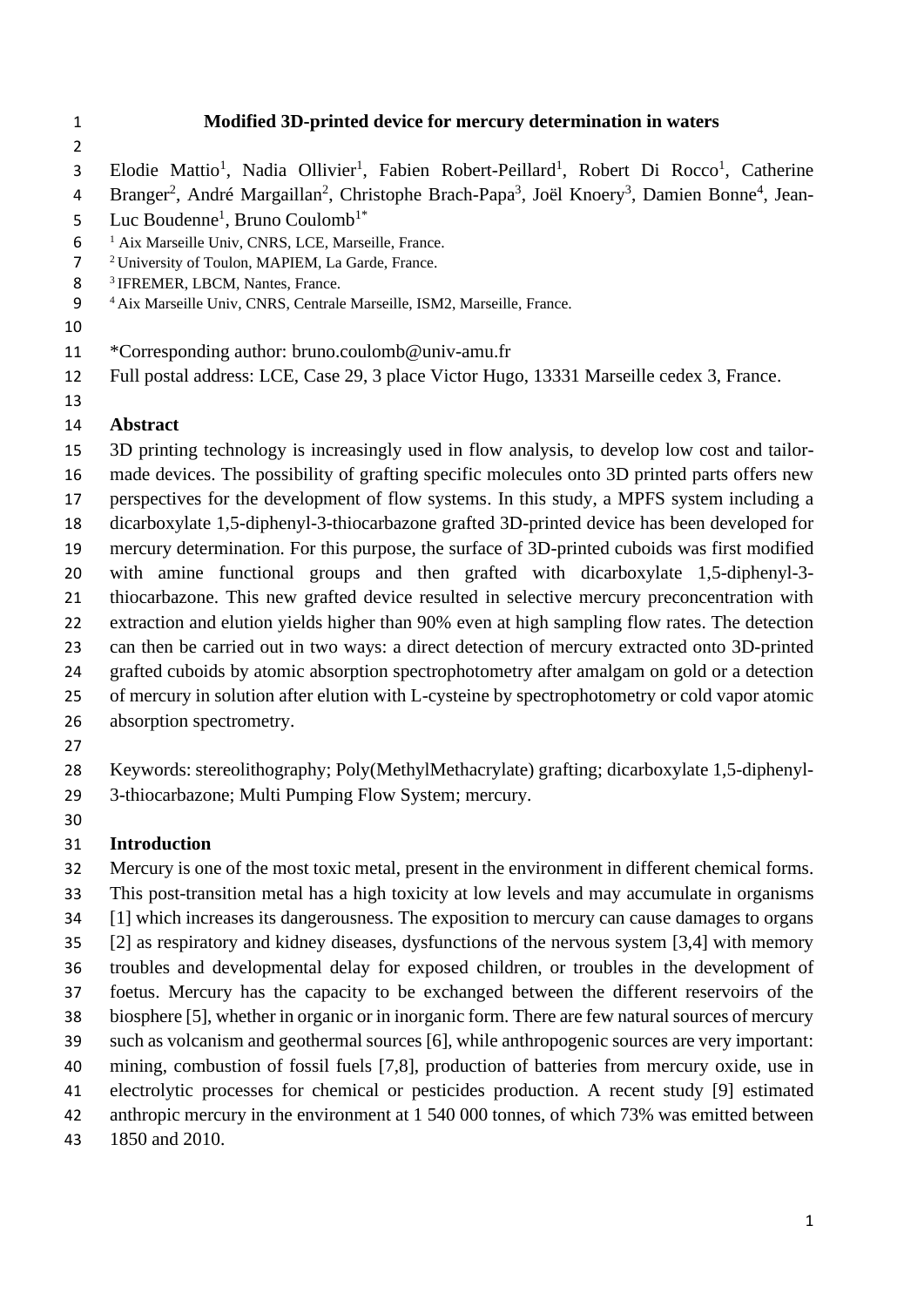In the light of its toxicity and its numerous sources of pollution, the World Health Organization 45 has recommended a guideline value of 6 μg  $L^{-1}$  for inorganic mercury in drinking water and European regulations have set a maximal allowable concentration (MAC) in natural waters at  $0.07 \,\mu g$  L<sup>-1</sup> for mercury and its compounds. Accordingly, the development of simple, rapid and sensitive methods for on-line Hg determination in natural waters has attracted widespread attention in modern analytical chemistry. Flow analysis seems to be appropriate to meet these specific requirements: this technology allows the decrease of instrumentation size and of reagents and energy consumption, which are significant advantages to simplify the

- manipulations required for the assays.
- Many flow systems have been developed for quantification of mercury in waters, with a detection step often performed by cold vapor atomic absorption spectrometry (CV-AAS) [10- 12]. Colorimetric detection has been also used for high concentrations of mercury [13,14]. Independently of the detection method, the quantification of low levels of mercury is usually difficult because of sample storage problems [15]. A portable analytical system would avoid these problems, but the coupling with complex laboratory detection techniques (atomic absorption spectrometry (AAS), inductively coupled plasma mass spectrometry (ICP-MS) or inductively coupled plasma atomic emission spectrometry (ICP-AES)) would remain difficult to handle. A colorimetric detection step may be considered if a pre-concentration module is
- used for low mercury concentrations.
- 3D printing eases the creation of three-dimensional custom fluidic modules as columns and mixers and several flow systems based on such 3D-printed modules have been reported previously for the determination of lead [16], cadmium [17] or chromium [18].
- In this study, the 3D printing resin was used directly after the photopolymerization process as a support for the grafting of a ligand for the selective extraction of mercury. Dicarboxylate 1,5- diphenyl-3-thiocarbazone (DTZc) was chosen for this purpose because of its affinity for mercury [19]. The grafting procedure is performed in two stages: first, amine functions are integrated on the surface of the photopolymerized resin and then dicarboxylate 1,5-diphenyl-3- thiocarbazone is grafted by reaction between its carboxylic function and the amine function added to the resin. Various detection methods have been considered and several applications are discussed here as examples to illustrate the opportunity of using a 3D printed grafted
- module.

- **2. Materials and methods**
- 2.1. Reagents and solutions
- All chemicals used were of analytical grade and used without further purification. Solutions
- 79 were prepared with ultra-pure water (Millipore, resistivity  $> 18$  M $\Omega$  cm) and stocked in high
- density polyethylene or Teflon flasks. Mercury standard solutions were prepared by dilution of
- 81 a commercial 1  $g.L^{-1}$  AAS mercury stock solution (Fisher Chemical, USA) and stabilized with
- 1% v/v nitric acid trace metal grade (Fisher Chemical, USA).
- 83 A multi-metal solution (10  $\mu$ mol. L<sup>-1</sup> for each metal) was prepared by diluting and mixing eleven
- commercial AAS stock solutions of aluminium, cadmium, calcium, cobalt, copper, iron, lead,
- 85 magnesium, mercury, silver and zinc at 1 g.L<sup>-1</sup> (Fisher Chemical, USA) in ultra-pure water.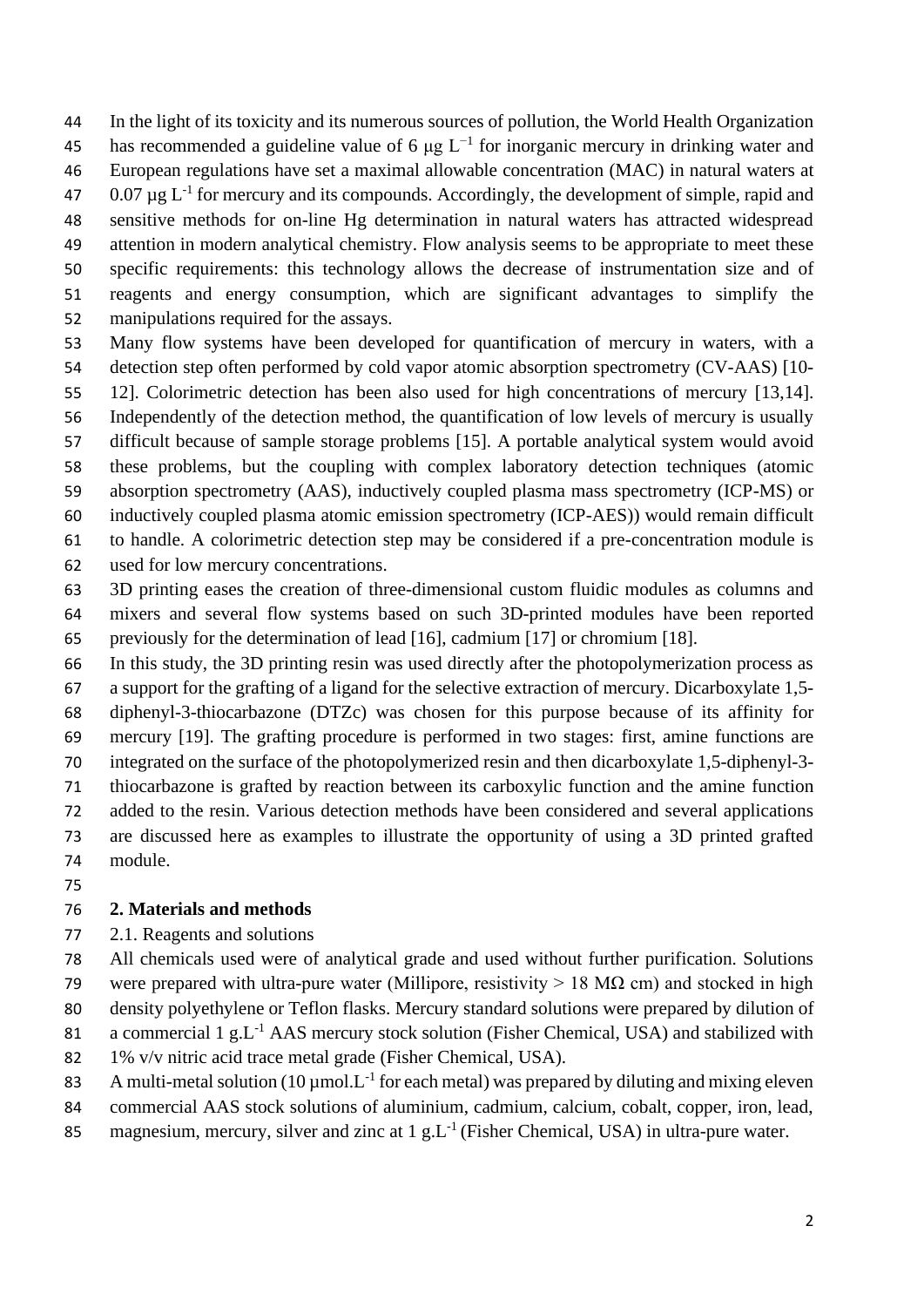- Modification of 3D printed devices was carried out with hexane diamine (Fisher Chemical,
- USA), N-(3-Dimethylaminopropyl)-N′-ethylcarbodiimide (EDC, GenScript, USA) and 1-
- Hydroxybenzotriazole (HOBt, Fluka, USA).
- Detection was performed by two techniques: spectrophotometric detection with a reagent
- composed of dithizone (Sigma-Aldrich, USA) and thiourea (Sigma-Aldrich, USA) prepared in
- a glycine buffer solution (Sigma-Aldrich, USA) in 30% absolute ethanol v/v (Sigma-Aldrich, USA), whereas hydrochloric trace metal grade (Fisher Chemical, USA) and sodium
- borohydride (Sigma-Aldrich, USA) were prepared in hydroxide solution (Fisher Chemical,
- USA) for CV-AAS detection.
- 
- 2.2 Synthesis of DTZc
- Dicarboxylate 1,5-diphenyl-3-thiocarbazone (DTZc) was synthesized following the conditions defined by Shenashen et al. [19]. Briefly, 1.9 g of hydrazinobenzoic acid were mixed with 0.6
- mL of carbon disulfide, 20 mL of ethanol, 0.5 g of sodium hydroxide and 15 mL of distilled
- water. The mixture was heated to reflux for 5 hours; then DTZc was precipitated as a white
- solid by addition of ethanol, filtered, washed and dried. The reaction yield was 22% (0.95 g of
- dicarboxylate 1,5-diphenyl-3-thiocarbazone).
- 
- 2.3 Modification of 3D printed device
- 3D printed devices were post-processed by cleaning in isopropyl alcohol for 10 minutes and curing for 1 hour under UV light. Integration of amine functions was carried out by immersion of 3D printed post-cured parts for 1 h in a 10% m/v solution of hexane diamine prepared in a solution of borate buffer adjusted to pH 11.5. The aminated parts were carefully cleaned by successive baths in water, in ethanol and in water afresh. The DTZc grafting was then carried 110 out by immersion in a mixture of 5  $g.L^{-1}$  solution of N-(3-Dimethylaminopropyl)-N'ethylcarbodiimide (EDC), 5 g.L<sup>-1</sup> solution of 1-Hydroxybenzotriazole (HOBt) and 1 g.L<sup>-1</sup> solution DTZc in absolute ethanol for 30 min at room temperature. Modified supports were then cleaned by successive immersions in water, in sodium hydroxide 10 mM, in water, in
- 114 ethanol and in water again, and kept at 4 °C until use.
- 
- 2.4 Detection
- 117 Elution of modified supports after mercury extraction was carried out with a 0.5% m/v solution
- prepared from L-cysteine.
- 119 For CV-AAS detection, a 6 mol. L<sup>-1</sup> solution of hydrochloric acid (trace metal grade) was used
- 120 with a  $0.135$  mol. L<sup>-1</sup> solution of sodium borohydride prepared in  $0.125$  mol. L<sup>-1</sup> sodium hydroxide solution.
- Concerning the colorimetric detection, a post-elution photo-oxidation step was first performed using hydrogen peroxide and hydrochloric acid in order to obtain a final concentration of 0.5
- mol. $L^{-1}$  of each reagent in the eluent. At the end of the photo-oxidation step, a 1.1 mol. $L^{-1}$
- solution of ascorbic acid was then added to eliminate the excess of hydrogen peroxide before
- detection. The final colorimetric reagent was prepared according to the conditions described by
- Theraulaz et al. [20] with a 0.01 mmol. L<sup>-1</sup> solution of dithizone prepared in a 0.01 mol. L<sup>-1</sup>
- 128 glycine buffer solution with 30% ethanol v/v, and mixed with a 0.001 mol. $L^{-1}$  thiourea solution
- (Sigma-Aldrich, USA).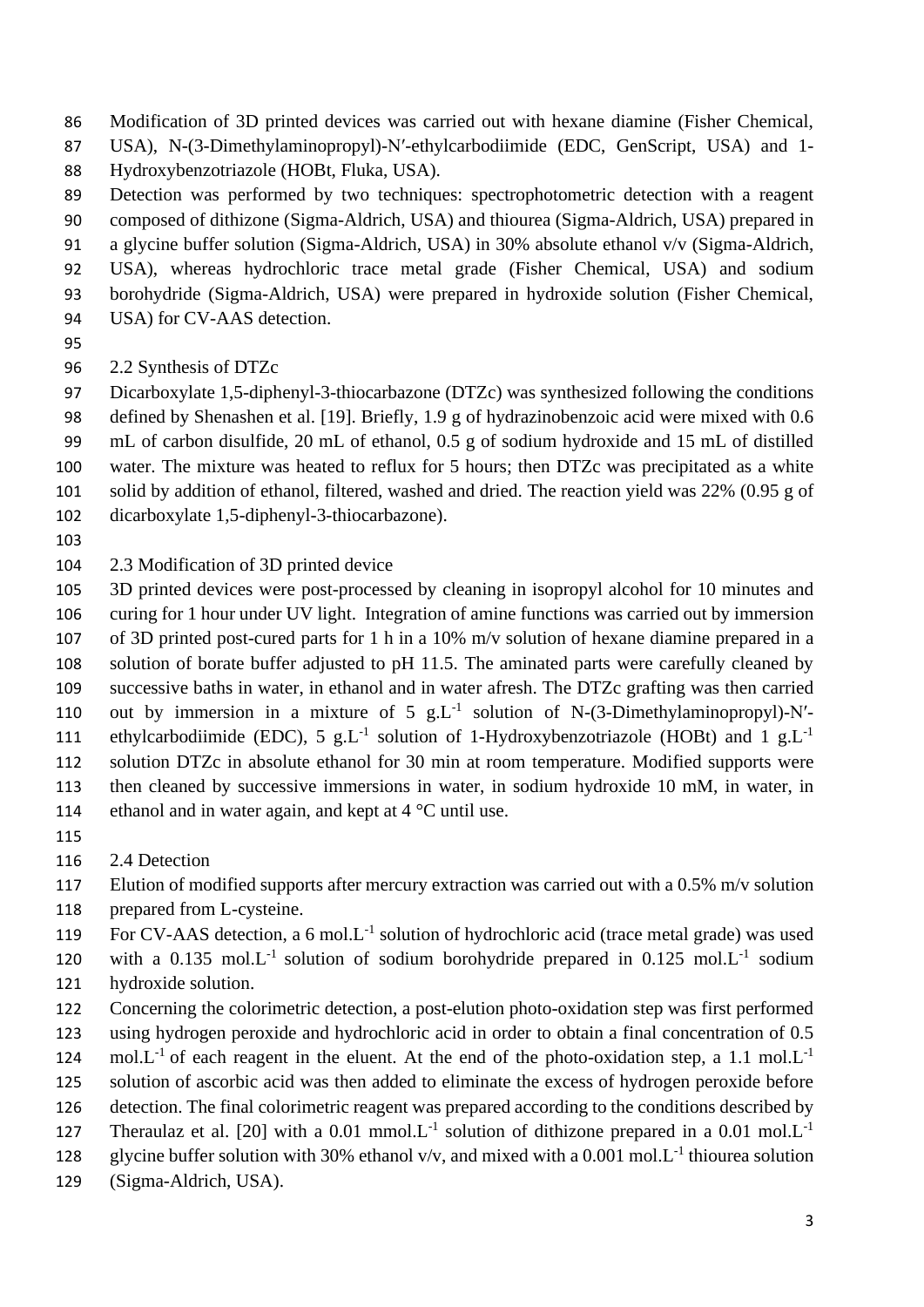- 
- 2.5. Apparatus
- *2.5.1. Metal analysis*

Cold vapour atomic absorption spectrometry (CV-AAS) was used to quantify mercury in

standard solutions and real samples. The measurements were carried out on a Thermo Scientific

- ICE3500 (USA) atomic absorption spectrometer equipped with a mercury hollow-cathode lamp operated at 6 mA (wavelength of 253.7 nm) and a VP 100 Vapour System, with a peristaltic
- pump operated at 30 rpm. Determinations were carried out with the following parameters: acid
- 138 flow rate 0.7 mL.min<sup>-1</sup>, reductant flow rate 1.6 mL.min<sup>-1</sup>, sample flow rate 7.0 mL.min<sup>-1</sup>,
- 139 measuring time 6 seconds, argon flow rate 104 mL.min<sup>-1</sup>.
- Interferences of other metals on mercury extraction/elution were studied by inductively coupled
- plasma–atomic emission spectrometry (ICP–AES) with a Jobin YVON JY2000 Ultratrace
- spectrometer, equipped with a CMA spray chamber and a Meinhard R50-C1 glass nebuliser.
- Determinations were performed with the following settings: power 1000W, pump speed 20
- 144 mL.min<sup>-1</sup>, plasma flow rate 12 L.min<sup>-1</sup>, coating gas flow rate 0.15 L.min<sup>-1</sup>, nebuliser flow rate
- 145  $1.08$  L.min<sup>-1</sup> and nebuliser pressure 2.6 bar.
- 

# *2.5.2. 3D printing*

 The DTZc grafting procedure was optimized on 3D printed disks and cuboids. These pieces were designed with Rhinoceros® 5.0 3D software (Robert McNeel & Associates Europe, Spain) and then printed on the Form1+ stereolithographic printer (Formlabs, USA), using an acrylate/methacrylate transparent resin (Clear, BV-002, Formlabs, USA). The integration of amines functions and the DTZc grafting were first tested and optimized on 3D printed disks (diameter 19 mm, thickness 2 mm) in batch experiments. Then the optimized parameters were applied on a cuboids' column (14.1 x 54.1 mm, 284 cubes with a 1.5 mm diameter) which had a grafted surface of 37.2 cm².

- 
- *2.5.3. Flow systems*

 Sample was propelled using a peristaltic pump (Labcraft, Armtop, France). Reagents were introduced by means of solenoid micro-pumps (Bio-ChemValve Inc., USA) with a stroke volume of 20 µL and a highest frequency of 250 cycles/min and 3-way solenoid valves (Takasago Electric Inc., Japan). The pumps and valves were computer-controlled by a MCFIA/MPFS system (Sciware, Spain) with eight digital 12V output channels. Two flow systems were developed according to the detection method used (CV-AAS or colorimetry), their operating scheme is presented in Fig. 1 and Fig. 2.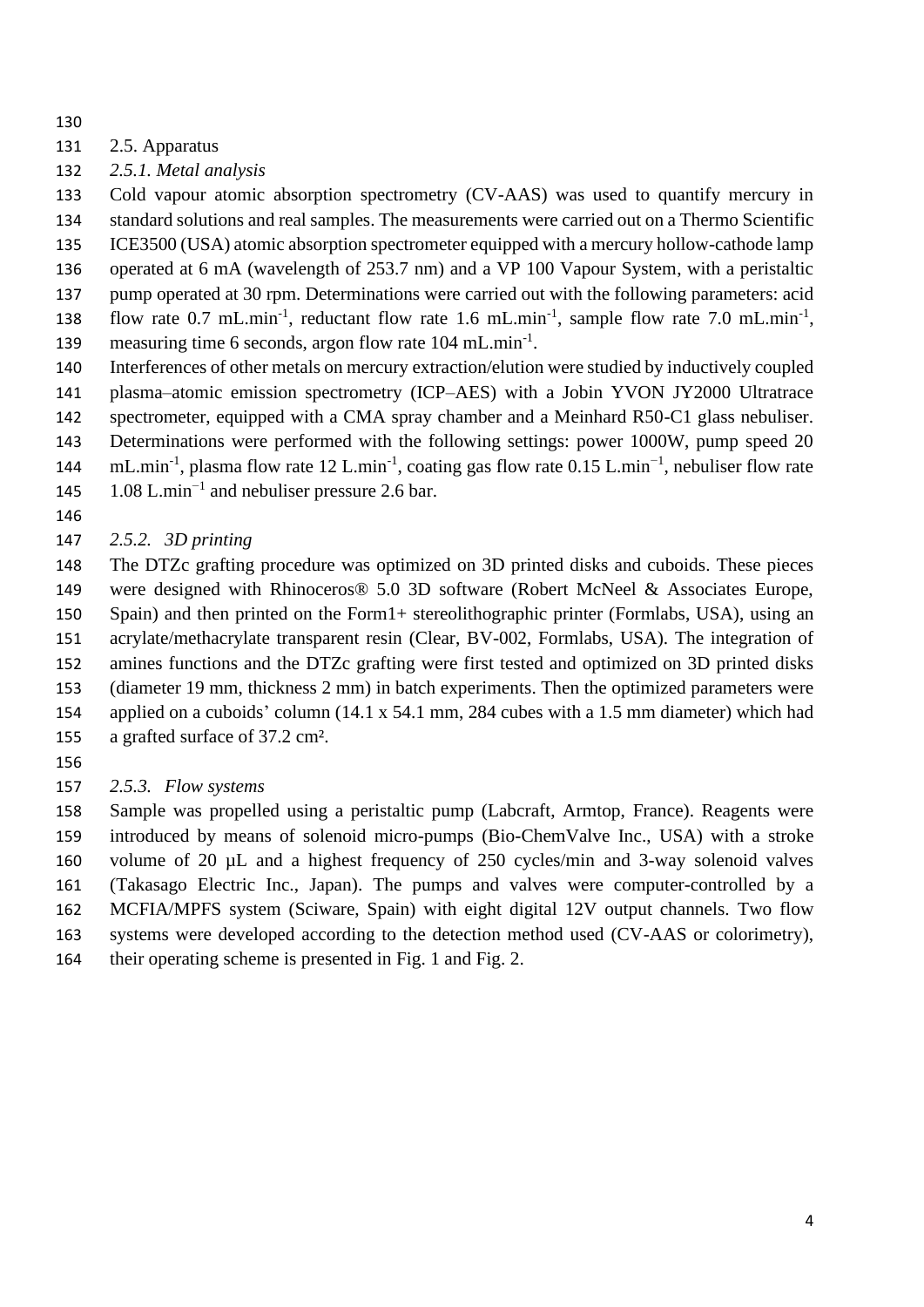

**Figure 1**: Flow system for mercury determination with CV-AAS detection [P1: solenoid micropump; PP:

peristaltic pump; EV: solenoid valve; MC: mixing coil; W: waste; OF: optical fiber; Ar: argon].



#### 

**Figure 2**: Flow system for mercury determination with colorimetric detection [P1-P4: solenoid micropumps; PP:

- peristaltic pump; EV: solenoid valve; MC: mixing coil; W: waste; OF: optical fiber; DTZ: dithizone].
- 
- In both systems, the first step of the analytical procedure was the mercury extraction from the
- sample (PP and EV1 to waste) on the DTZc grafted 3D printed cuboid column. Then, a solution
- of L-cysteine was pumped (P1) to elute the mercury extracted onto the grafted column.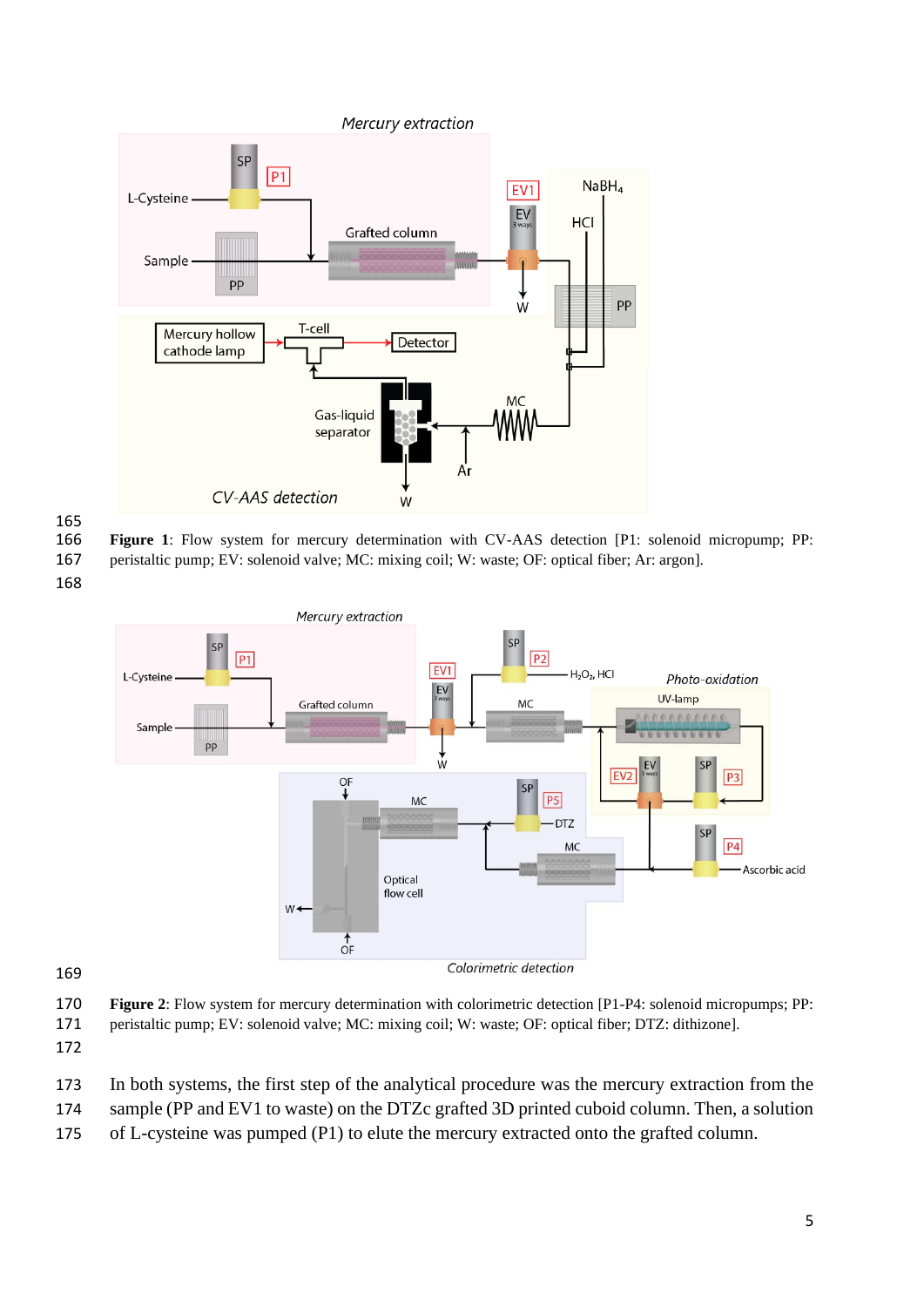The first system included a CV-AAS detection system directly after the elution step, previously

described in section 2.5.1 (Fig. 1).

 The second system offered a simple colorimetric detection (Fig. 2). This detection was based on a photo-oxidation step to liberate the mercury from L-cysteine before a final colorimetric detection with a dithizone reagent. A photo-oxidation module was used with a low-pressure mercury lamp emitting at 254nm (90%) and 185 nm (10%), with a radiating part of 22.86 cm in height and 0.95 cm in diameter, covered by a Suprasil quartz loop with an inner diameter of 2 mm (UVP PenRay, USA). Hydrogen peroxide oxidant solution (P2) was added to the eluate to enhance photo-oxidation of L-cysteine and the mixture was exposed under UV-lamp for 30 minutes (P3 and EV2). An ascorbic acid solution (P4) was added at the end of this step to eliminate excess of oxidant. The dithizone reagent (P5) was introduced in the system for the detection of dithizone-mercury complex at 480 nm. Detection was carried out in a black 3D printed spectroscopic flow-cell with a 5 cm optical pathlength. Two FC-UV600 optical fibers (OF) (Ocean Optics, USA) were connected at the ends of optical pathlength, and isolated from the reaction mixture with two tailor-made quartz discs, to guide the light from the source to the spectrophotometric detector. The radiation of the halogen bulb of a DH-2000 UV-Vis light source (Ocean Optics, USA) was transmitted to a USB2000 miniature spectrometer detector (Ocean Optics, USA). The whole system was controlled by AutoAnalysis 5.0 software (Sciware, Spain).

# **3. Results and discussion**

3.1. Modification of 3D printed device

 Stereolithography resins are mainly composed of methyl methacrylate, which is an ester monomer. After photopolymerization and poly(methyl methacrylate) (PMMA) formation, this ester group can be used to graft molecules onto the surface of 3D printed objects. This grafting procedure requires two steps (global procedure is summarized in Fig. 3): first amine functions were introduced onto 3D printed surface by amination reaction of the ester functions of the PMMA with hexane diamine [21], followed by grafting of DTZc using an amidation reaction with carboxylate function of DTZc. A pink coloration of the solid surface after cleaning at the end of the procedure demonstrates efficiency of the DTZc grafting (supplementary materials Fig. S1).



**Figure 3**: Grafting pattern of DTZc onto PMMA.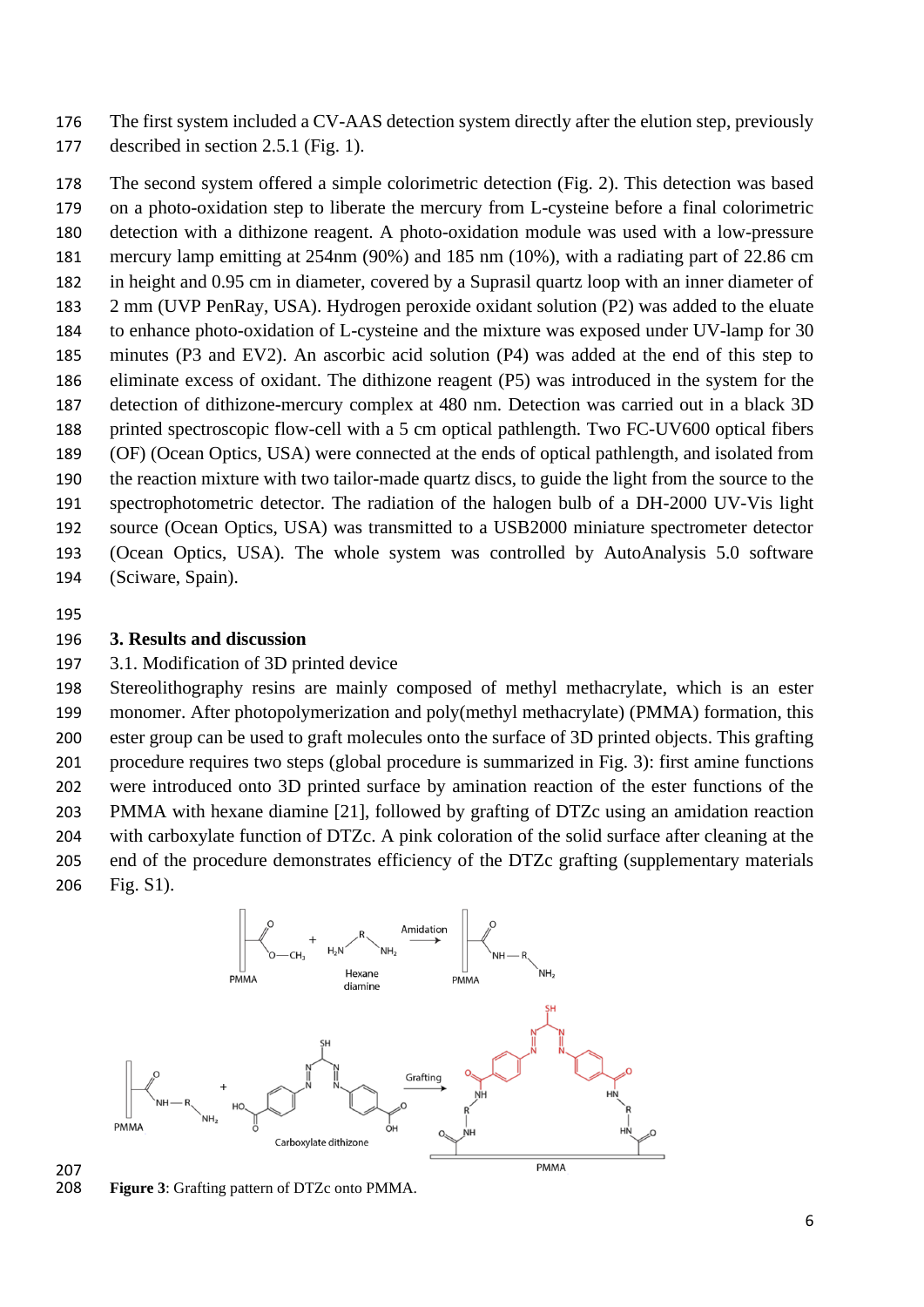These two steps were optimized in batch experiments on 3D printed disks thanks to the results of ADECA test (Amino Density Estimation by Colorimetric Assay). This test allows quantification of the amine functions on a solid surface [22]. A chromogenic reagent, the Coomassie brilliant blue, reacts with amine functions in acidic medium. Then the quantity of Coomassie brilliant blue which has reacted with the amine functions is extracted in basic medium and finally quantified by colorimetric detection in acidic medium at a wavelength of 611 nm.

## *3.1.1. PMMA amination step*

 The PMMA amination step was carried out according to the method previously described by Fixe et al. [21] with a heated solution of hexane diamine in borate buffer (pH=11.5). 3D printed disks were immersed in this solution with a reaction time between 30 min and 4 h. Three parameters were studied by a one-factor-at-a-time method: temperature, percentage of hexane diamine in solution, and time. The results of ADECA test obtained with the various operating conditions are summarized in Table 1 (the higher the result of ADECA test, the better the efficiency of the amination step). The results showed first the advantage of heating the hexane 225 diamine solution to at least 50°C. There was no significant difference between 50 and 70°C 226 with  $1.42 \pm 0.04$  and  $1.48 \pm 0.05$  respectively. Moreover, the 3D printed disks have shown signs 227 of premature aging at  $70^{\circ}$ C with undesired cracking on the surface. Consequently, a temperature 228 of 50 $\degree$ C was chosen as the optimal condition. Concerning the other parameters, a 10% m/v hexane diamine solution and a reaction time of 1 h were the best conditions to obtain a 230 maximum amination efficiency  $(1.75 \pm 0.13)$ .

 

| <b>Operating conditions</b>                |                       | <b>Quantity of NH<sub>2</sub></b> functions<br><b>ADECA</b> test (a.u.) |
|--------------------------------------------|-----------------------|-------------------------------------------------------------------------|
| Temperature $(^{\circ}C)$                  | 25                    | $1.26 \pm 0.15$                                                         |
|                                            | 50                    | $1.42 \pm 0.04$                                                         |
|                                            | 70                    | $1.48 \pm 0.05$                                                         |
| Hexane diamine<br>concentration $(\%$ m/v) | 10                    | $1.75 \pm 0.13$                                                         |
|                                            | 15                    | $1.43 \pm 0.04$                                                         |
|                                            | 20                    | $1.41 \pm 0.06$                                                         |
|                                            | 25                    | $1.24 \pm 0.06$                                                         |
| Amination time (h)                         | 0.5                   | $1.02 \pm 0.06$                                                         |
|                                            |                       | $1.75 \pm 0.13$                                                         |
|                                            | $\mathcal{D}_{\cdot}$ | $1.27 \pm 0.02$                                                         |
|                                            | 4                     | $1.11 \pm 0.05$                                                         |

#### **Table 1**. Optimization of the PMMA amination reaction according to the ADECA test (n=3)

*3.1.2 DTZc grafting*

 The DTZc grafting was studied after amination of 3D printed disks according to the best operating conditions described previously. Four parameters have been optimized by a one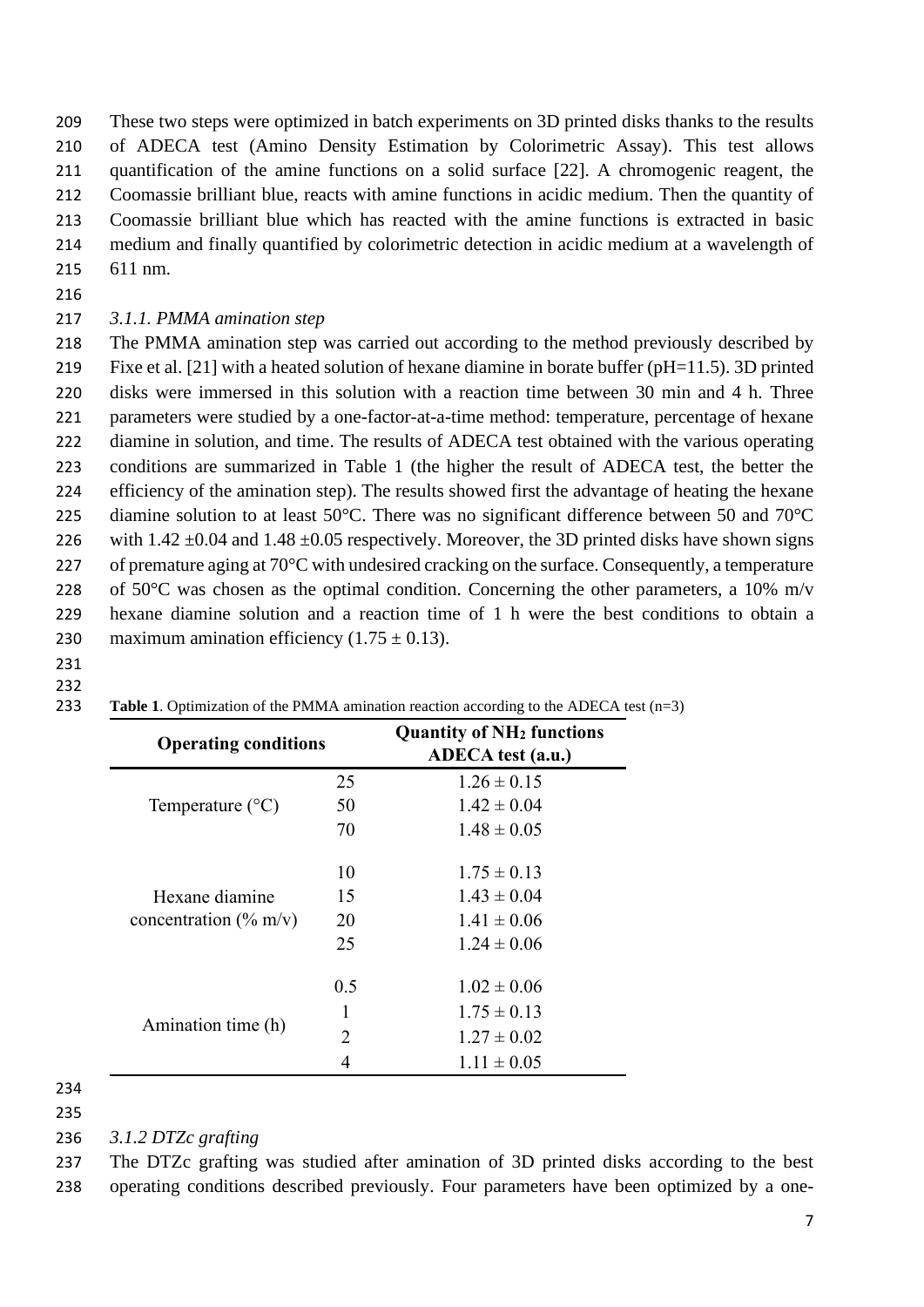factor-at-a-time method: activating agents (EDC and HOBt) concentration, DTZc concentration, temperature and grafting time. The influence of each parameter on the grafting efficiency was evaluated based on the results of the ADECA test. In this case, a low value of the ADECA test indicates a good efficiency of the grafting reaction, as it shows a decrease in the number of free amine groups onto the PMMA surface.

- The results are summarized in Table 2. Concerning activating agents EDC and HOBt, a
- 245 concentration of 5 g.L<sup>-1</sup> for both reagents was enough to obtain the best grafting rate (0.32  $\pm$ 246 0.01). For the DTZc concentration, we observed no significant difference between 1 and 2.5
- 247 g.L<sup>-1</sup> (with ADECA test results at  $0.35 \pm 0.02$  and  $0.33 \pm 0.03$  respectively). A concentration of
- 248  $\pm 1$  g.L<sup>-1</sup> was thus selected for further experiments in order to limit the consumption of the reagent.
- No effect of temperature has been observed and the grafting reaction could therefore be
- performed at room temperature (25°C). Finally, a minimum reaction time of 30 min was necessary to obtain a good grafting efficiency and no significant difference was observed between 30 and 60 min.
- 
- **Table 2**. Optimization of the PMMA grafting reaction [EDC: N-(3-Dimethylaminopropyl)-N′-ethylcarbodiimide; HOBt = 1-Hydroxybenzotriazole; DTZc = dicarboxylate 1,5-diphenyl-3-thiocarbazone] (n=3)

| <b>Operating conditions</b>     |     | <b>Quantity of NH<sub>2</sub></b> functions<br>ADECA test (a.u.) |
|---------------------------------|-----|------------------------------------------------------------------|
|                                 | 5   | $0.32 \pm 0.01$                                                  |
| EDC/HOBt                        | 10  | $0.37 \pm 0.03$                                                  |
| concentration $(g.L^{-1})$      | 20  | $0.37 \pm 0.05$                                                  |
|                                 | 40  | $0.38 \pm 0.03$                                                  |
|                                 | 1   | $0.35 \pm 0.02$                                                  |
|                                 | 2.5 | $0.33 \pm 0.03$                                                  |
| DTZc concentration $(g.L^{-1})$ | 5   | $0.43 \pm 0.02$                                                  |
|                                 | 10  | $0.77 \pm 0.04$                                                  |
|                                 | 25  | $0.35 \pm 0.02$                                                  |
| Temperature $(^{\circ}C)$       | 40  | $0.35 \pm 0.02$                                                  |
|                                 | 60  | $0.37 \pm 0.02$                                                  |
|                                 | 10  | $0.80 \pm 0.11$                                                  |
| Grafting time (min)             | 30  | $0.31 \pm 0.02$                                                  |
|                                 | 60  | $0.31 \pm 0.02$                                                  |

3.2. Solid phase extraction of mercury on grafted 3D printed device

*3.2.1 Extraction of metals*

Shenashen et al. [19] have previously demonstrated that mercury was bonded to two molecules

of DTZc through S and one N atom, which is consistent with dithizone reactivity, a well-known

262 ligand which forms  $ML_2$  complexes with various metals (including mercury) through S and N

bonding.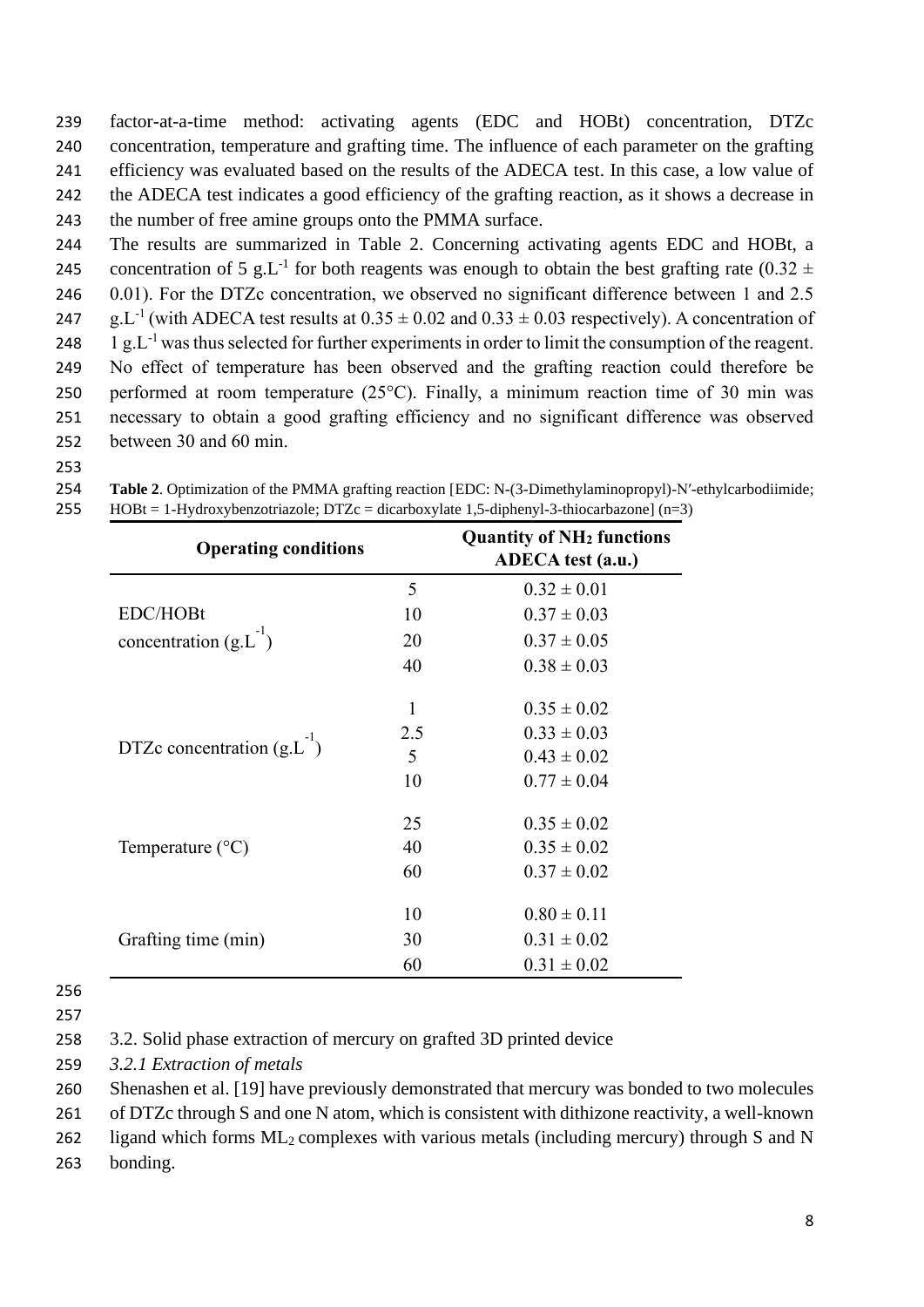After the optimization of the grafting procedure, mercury extraction was studied following various conditions. Raw resin, aminated resin, and grafted resin disks were immersed for 1 h in 266 a 100  $\mu$ g.L<sup>-1</sup> mercury solution in PTFE tubes, at pH values between 1 and 9. The mercury solution was analysed by CV-AAS before and after extraction. The results obtained (extraction rate calculated from the concentrations before and after extraction) are summarized in Fig. 4.

 For pH value above 4, an average extraction of 38% of mercury by raw resin was observed (min 270 24% at pH = 4; max 51% at pH = 9), which is characteristic of the adsorption of a metal on a plastic material surface, as it was previously demonstrated for polyethylene [23]. In acidic 272 medium (pH=2), mercury was thus not extracted by the raw resin material (less than 1%): this result shows the importance to work at acidic pH to avoid the contamination of 3D printed pieces during the flow procedure. Aminated resin disks also showed a partial extraction of mercury in a pH range between 2 and 9, probably due to the complexation of mercury by the 276 amine functions (min 32% at pH = 2, max 55% at pH = 7).





 **Figure 4**: Batch extraction of a 100  $\mu$ g.L<sup>-1</sup> mercury solution (V=50 mL) on raw resin, aminated resin and DTZc 280 grafted resin disks versus pH  $(n=3)$ .

 Results showed complexation of mercury by DTZc onto the surface of disks, as shown by the significant increase of extraction rate between the raw resin disks and the grafted resin disks at acidic pH values. Concerning the grafted resin disks, the extraction in acidic medium was very efficient, with a mercury extraction rate of 99%. The acidification of the samples at pH=2 before extraction by the grafted resin was the best compromise to obtain good extraction performance and to avoid adsorption phenomena on the plastic surfaces. At this pH value, extraction kinetics was rapid since a mercury extraction rate of 90% was reached after a contact time of 1 minute (supplementary materials Fig. S2).

The selectivity of the DTZc grafted resin was tested with a multi-metal solution (aluminium,

calcium, cadmium, cobalt, copper, iron, lead, magnesium, mercury, silver and zinc) at pH=2.

This solution was extracted on the aminated and the grafted resins, and solutions were analysed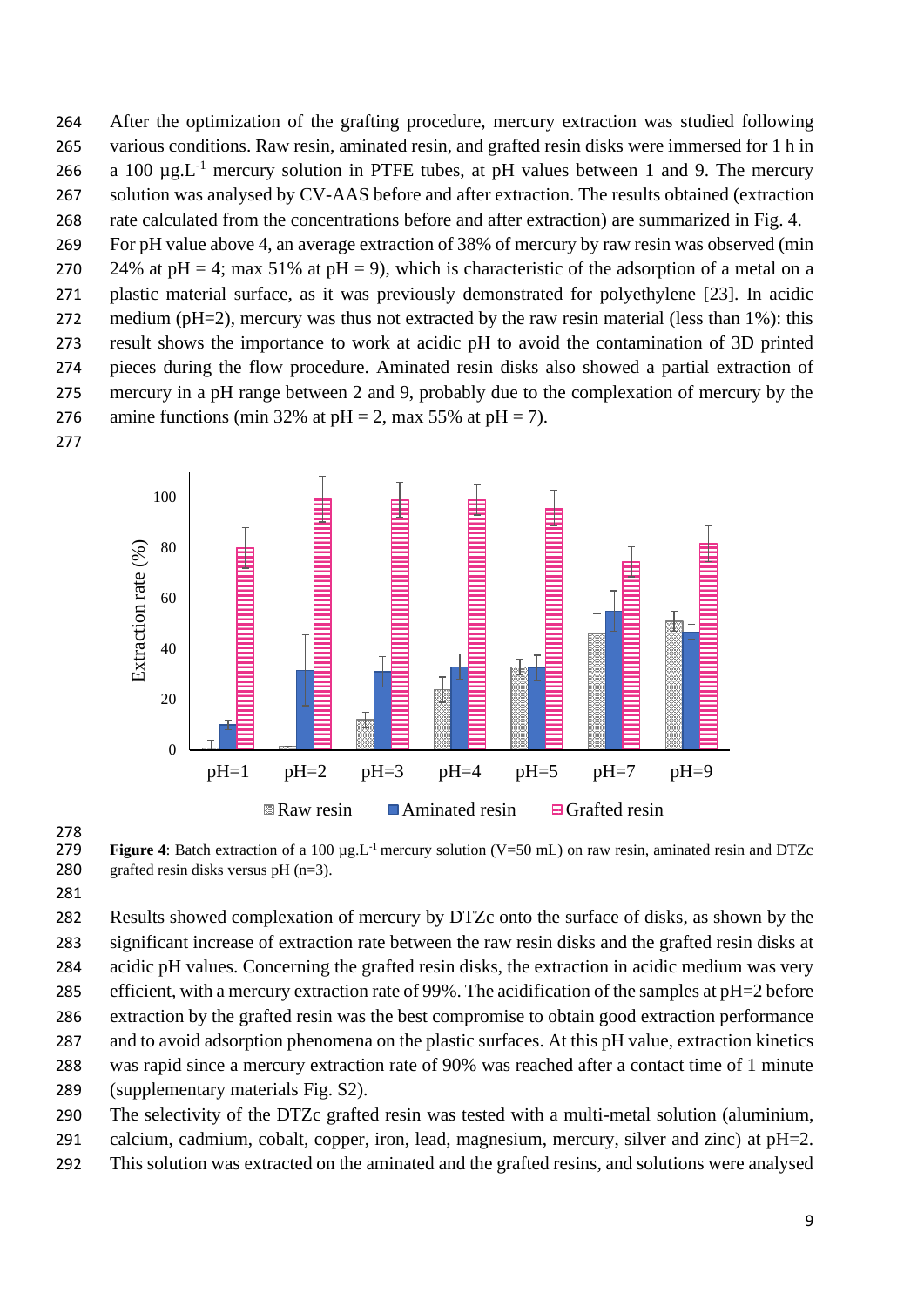by ICP-AES before and after extraction (Fig. 5). The results showed a good extraction of silver, a partial extraction of aluminium and a low extraction of lead both for aminated and grafted resins. Iron was also partially extracted on the aminated resin (20%), but extraction rate on DTZc grafted resin was below 5%.





298<br>299 **Figure 5**: Batch extraction of a multi-metal solution at  $10 \mu$ mol.L<sup>-1</sup> (aluminium, calcium, cadmium, cobalt, copper, iron, lead, magnesium, mercury, silver, and zinc; V=50 mL) at pH=2 on the aminated resin disks and the grafted resin disks.

 Three metals presented thus a noticeable affinity with the DTZc grafted resin: silver, aluminium and lead. These interferences will be eliminated during the detection step: in the first flow system the colorimetric dithizone reagent contains a masking agent (thiourea) to limit foreign ions interferences, especially for silver, and in the second system the CV-AAS is a selective analytical method for Hg.

### *3.2.2 Elution*

 After the extraction step, it was necessary to find a suitable eluent to recover the mercury extracted by the DTZc grafted resin. Several reagents were studied, and the tests are summarized in Fig. 6 (elution rates were calculated by the difference between the amount of mercury extracted on the grafted supports and the amount of mercury in the eluate solutions). Inorganic acids (hydrochloric, sulfuric and nitric acid), which are well known eluents for 315 metals, were not efficient to elute mercury, even with  $1 \text{ mol.L}^{-1}$  concentration (higher concentrations were not tested to avoid the 3D resin degradation). Dithizone, EDTA and potassium iodide were also tested, but resulted respectively in 16%, 19% and 18% elution rates. Several eluents with thiol or thiocarbonyl functions were also studied: L-cysteine, ethanethiol, thioglycolic acid and thiourea. These four reagents were very efficient to elute mercury with elution rates higher than 90 %, except thiourea with 83%. These results are consistent with the high mercury affinity for thiolate compounds (R-SH) [24]. Recently Liem-Nguyen et al. [25] 322 determined a formation constant of  $Hg(L)$ <sub>2</sub> complexes with cysteine and thioglycolic acid of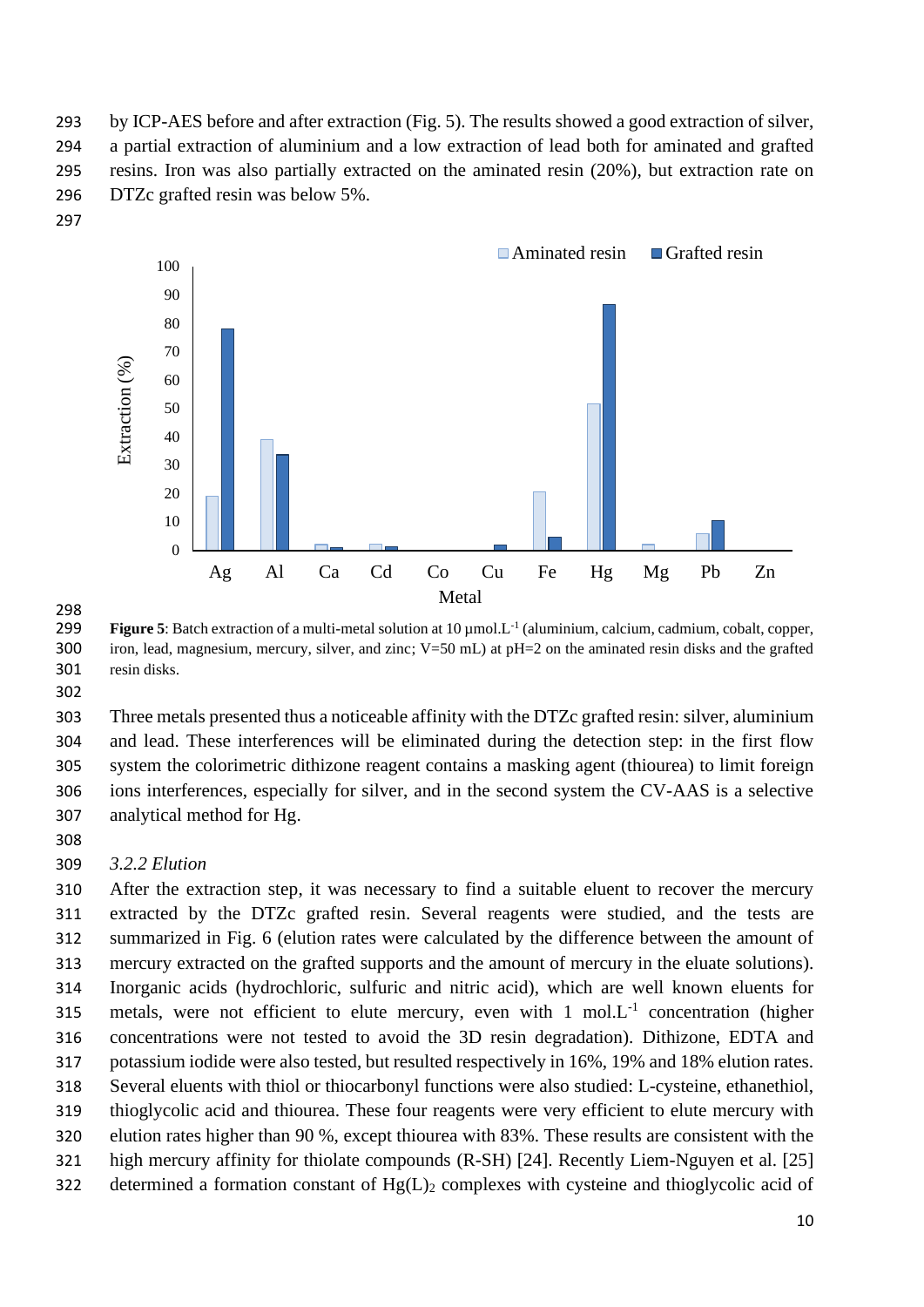323 41.5 and 37.5 respectively. The three thiol compounds tested showed almost identical elution 324 rates, and L-cysteine was chosen for further experiments as the least toxic and malodorous 325 sulfur compound.

326



327<br>328

Figure 6: Batch elution of mercury extracted on DTZc grafted resin with different eluents (V=50 mL; n=3).

- 329
- 330 3.3. Application
- 331 *3.3.1. Off-line sampling* 332

 Given the difficulties of on-site analysis of mercury and real sample storage for further laboratory analysis, a cuboid column was used to carry out on-site mercury extraction. For this purpose, a column was developed to incorporate a removable rectangular assembly of grafted cuboids (Fig. 7), these latter ones being able to be changed for each sample.



- 338 339
- 340 **Figure 7**: Scheme of removable column of grafted cuboids.
- 341
- 342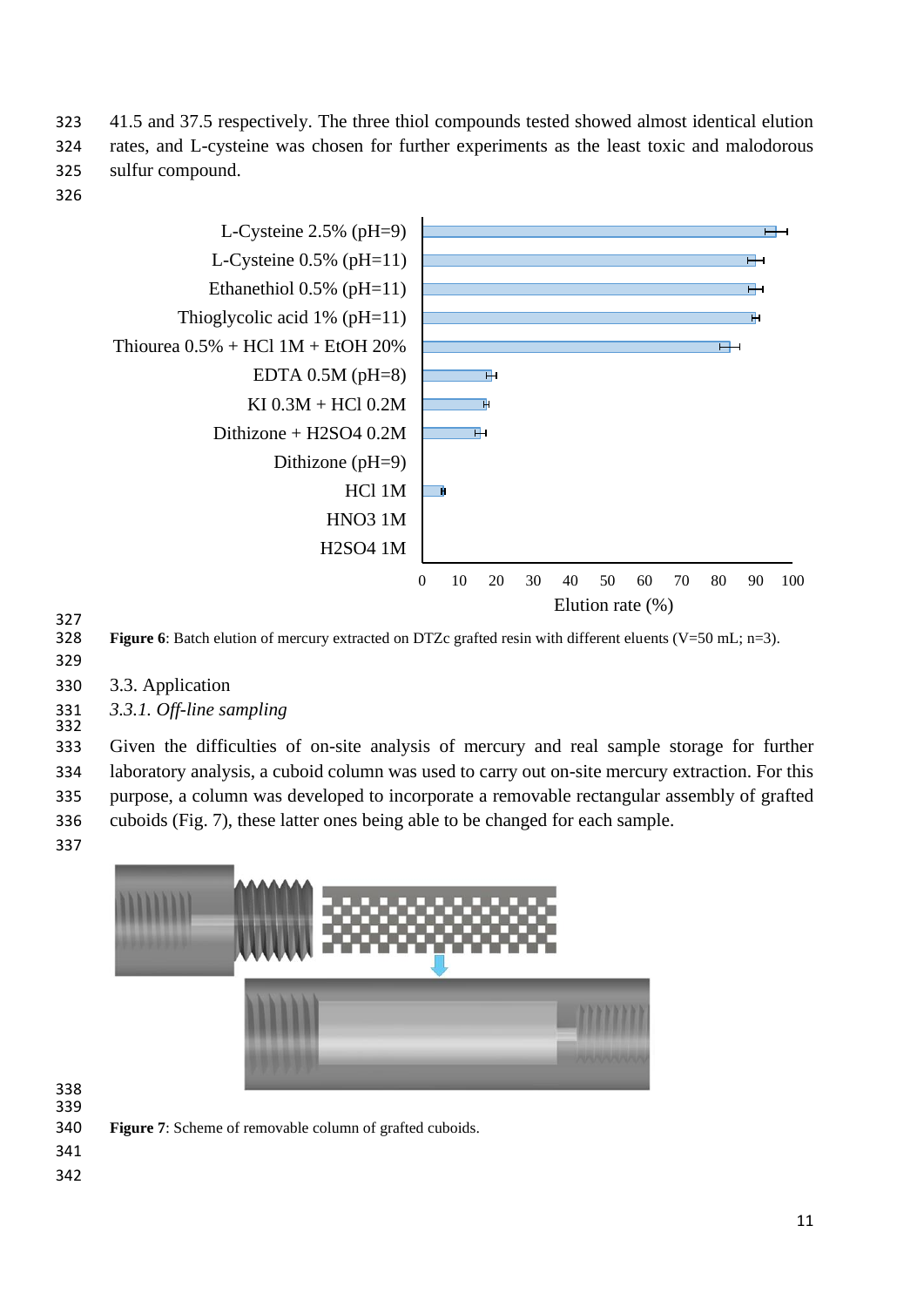To optimize the efficiency of the extraction step, the mercury extraction flow rate was studied 344 between 1 and 10 mL.min<sup>-1</sup> by means of a peristaltic pump. The results are depicted in Fig. 8. 345 Flow rate showed no significant effect on extraction rate between 1 and 5 mL.min<sup>-1</sup> with an average mercury extraction rate of 85%. Comparison of extraction efficiency versus higher sample flow rates showed a 12% and 17% decrease respectively for sample flow rates of 7.5 348 mL.min<sup>-1</sup> (mercury extraction rate of 75%) and 10 mL.min<sup>-1</sup> (mercury extraction rate of 72%). 349 Nevertheless, despite the 17% loss, a sample flow rate of 10 mL.min<sup>-1</sup> could be a good compromise between the extraction efficiency and the extraction time (or sample volume). A 351 sample flow rate of 10  $mL.min<sup>-1</sup>$  enables in a given time a significant increase of the preconcentration factor by percolating higher volumes of sample. For a 1 h sample percolation, 353 a preconcentration factor of 23 is thus obtained for a sample flow rate of 5 mL.min<sup>-1</sup> versus 38 354 for a sample flow rate of  $10 \text{ mL.min}^{-1}$ .



356<br>357

**Figure 8**: Influence of flow rate on the extraction of a 100  $\mu$ g.L<sup>-1</sup> mercury solution in a grafted cuboids column (n=3).

 After the extraction step, the entire cuboids assembly can be removed from the column and introduced in a nickel boat of a mercury analyzer Altec AMA 254 which is specifically conceived for the fast, precise and simple determination of mercury traces in solids samples. Note that with this technique, it was necessary to perform a blank on grafted cuboids before extraction, because the analysis of the raw resin used for 3D printing has showed a mercury 365 concentration of  $9.6 \pm 3.2$  ng.g<sup>-1</sup>.

- 
- *3.3.2. Flow systems*

 Mercury can also be quantified in solution after elution by L-cysteine by CV-AAS (Fig. 1). As the mercury concentration is usually low in environmental samples, it is necessary to work with large sample volumes to achieve a large preconcentration factor. In this study, the sample volume was set at 500 mL to limit the analysis time (mercury extraction was successfully tested for sample volumes up to 1 L). Experiments were carried out to determine the minimum volume of L-cysteine which has to be used to quantitatively elute the mercury extracted on modified supports. Results showed that a minimum volume of 10 mL of 0.5% m/v L-cysteine in borate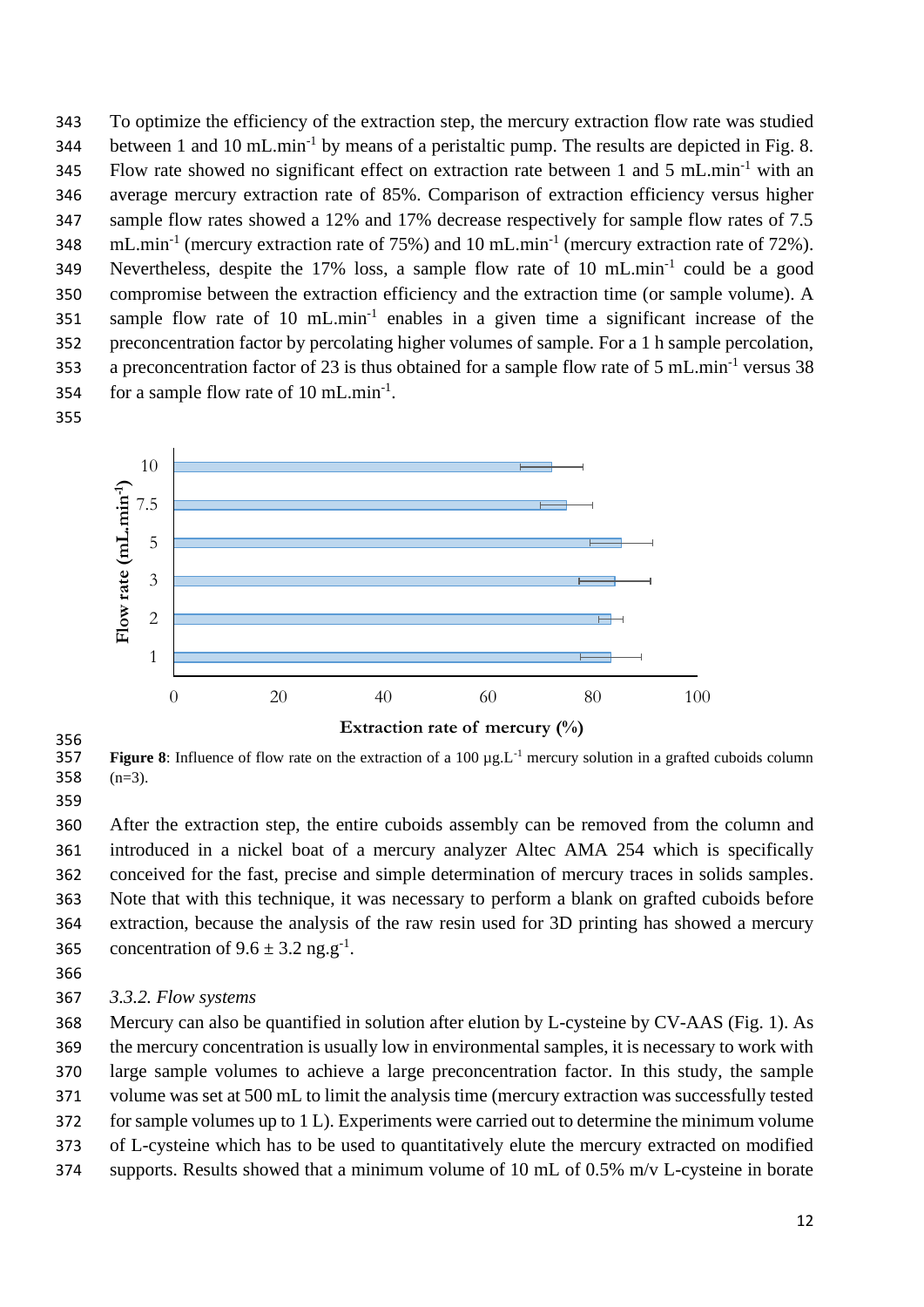- buffer (pH=11) should be used to elute 92% of the mercury extracted on the modified support
- (Supplementary materials, Figure S3).
- The analytical features of this procedure were thus determined for a sample volume of 500 mL
- 378 and an elution volume of 10 mL: a limit of detection (LOD,  $3\sigma$ ; n=10) of 2.6 ng. L<sup>-1</sup> and a limit
- 379 of quantification (LOQ, 10 $\sigma$ ; n=10) of 8.6 ng.L<sup>-1</sup> were achieved, with a linear range from 8.6
- 380 to 200 ng.L<sup>-1</sup>. The overall analysis time by this analytical procedure was 60 minutes. The 3D printed DTZc grafted supports can be reused for 3 successive extractions. The tests showed a
- decrease in the extraction rate to 65% from the fourth extraction. This method was validated on
- two samples of fresh water and drinking water: as the mercury concentration was below the
- 384 LOD, samples were spiked to 40 ng. L<sup>-1</sup>. The results obtained were consistent with  $38.2 \pm 5.1$
- 385 ng.L<sup>-1</sup> for fresh water and  $44.1 \pm 4.2$  ng.L<sup>-1</sup> for drinking water (recovery rates ranged from 83% to 120% in sample replicates).
- The analytical procedure of the second flow system (Fig. 2) was divided in four steps: extraction
- of mercury, elution, photo-oxidation, and colorimetric detection. Dithizone reagent was used
- for the mercury detection because of its sensibility to mercury and to avoid interferences with
- other extracted metals (silver and aluminium). A linear domain was observed between 1 and
- 391  $200 \mu g.L^{-1}$  for a 500 mL sample volume and a 10 mL elution volume. The limit of detection
- 392 was 0.3  $\mu$ g.L<sup>-1</sup> (n=10), and the limit of quantification was 1.0  $\mu$ g.L<sup>-1</sup>. Coefficient of variation
- 393 obtained for a mercury concentration of 50  $\mu$ g L<sup>-1</sup> was 2.2%. The overall analysis time by this analytical procedure was 90 minutes.
- Given these results, the flow system with colorimetric detection was more intended for analysis
- of wastewater or industrial water, while the CV-AAS flow system was most adapted for fresh
- water and seawater because of its lower LOD and LOQ.
- 

# **Conclusion**

- In this study, a new possibility offered by 3D printing has been explored. The acrylate/methacrylate resin can be used as an inert support to graft selective molecules. The two steps of the grafting procedure were developed and optimized. The first step was the integration of amine functions on PMMA, followed by reaction between these amine functions and the carboxylate function of DTZc. A very good extraction of mercury was observed, and the grafted resin can be eluted with thiol eluents, more particularly with L-cysteine, which has a high affinity with mercury.
- A 3D printed column of cuboids has been grafted and several applications of this module have been presented to show the different opportunities of the grafting of 3D resin. Other molecules with carboxylate functions could also be grafted by the same procedure for the extraction of various metals. This type of column (cubes were spaced 1.2 mm from each other) could lead to many advantages for solid phase extraction: no clogging, use of unfiltered or prefiltered samples
- and compatibility with high flow rates.
- 

# **Acknowledgment**

- This work was included in the project "Lab-on-Ship" funded by the French Research Agency
- (ANR-14-CE04-0004). The authors are thankful to Françoise Marco-Miralles and Michelle
- Brochen from IFREMER for Hg analysis with Altec AMA 254.
-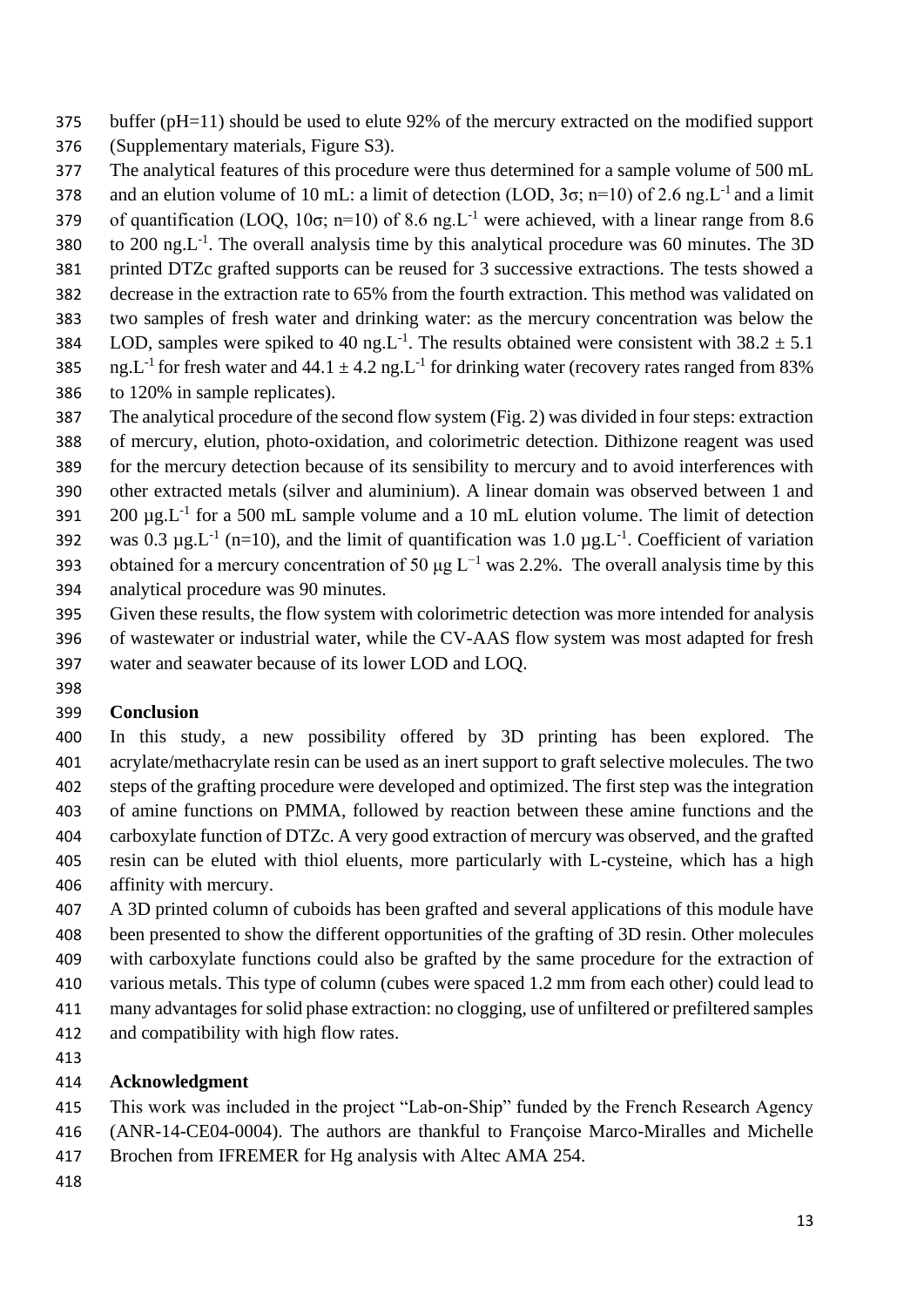## **References**

- [1] E. Pelletier, Mercury-selenium interactions in aquatic organisms: A review, Marine Environmental Research. 18 (1986) 111–132. doi:10.1016/0141-1136(86)90003-6.
- [2] Cancer du poumon et exposition professionnelle aux métaux : une revue des études épidémiologiques - Article de revue - INRS, (2018). http://www.inrs.fr/media.html?refINRS=TC%20120 (accessed April 16, 2018).
- [3] C. Freire, R. Ramos, M.-J. Lopez-Espinosa, S. Díez, J. Vioque, F. Ballester, M.-F. Fernández, Hair mercury levels, fish consumption, and cognitive development in preschool children from Granada, Spain , Environmental Research. 110 (2010) 96–104.
- doi:10.1016/j.envres.2009.10.005.
- [4] T. Yorifuji, T. Tsuda, S. Inoue, S. Takao, M. Harada, Long-term exposure to methylmercury and psychiatric symptoms in residents of Minamata, Japan, Environment International. 37 (2011) 907–913. doi:10.1016/j.envint.2011.03.008.
- [5] Prévention du risque chimique Mercure, cycle et toxicité, (2018). http://www.prc.cnrs.fr/spip.php?rubrique42 (accessed April 25, 2018).
- [6] J.C. Varekamp, P.R. Buseck, Global mercury flux from volcanic and geothermal sources, Applied Geochemistry. 1 (1986) 65–73. doi:10.1016/0883-2927(86)90038-7.
- [7] S. Tang, X. Feng, J. Qiu, G. Yin, Z. Yang, Mercury speciation and emissions from coal combustion in Guiyang, Southwest China., Environ Res. 105 (2007) 175–182. doi:10.1016/j.envres.2007.03.008.
- [8] D.G. Streets, Z. Lu, L. Levin, A.F.H. ter Schure, E.M. Sunderland, Historical releases of mercury to air, land, and water from coal combustion, Science of The Total Environment. 615 (2018) 131–140. doi:10.1016/j.scitotenv.2017.09.207.
- [9] D.G. Streets, H.M. Horowitz, D.J. Jacob, Z. Lu, L. Levin, A.F.H. Ter Schure, E.M. Sunderland, Total Mercury Released to the Environment by Human Activities, Environ. Sci. Technol. 51 (2017) 5969–5977. doi:10.1021/acs.est.7b00451.
- [10] A.N. Anthemidis, G.A. Zachariadis, J.A. Stratis, Development of a sequential injection system for trace mercury determination by cold vapour atomic absorption spectrometry utilizing an integrated gas–liquid separator/reactor, Talanta. 64 (2004) 1053–1057. doi:10.1016/j.talanta.2004.05.003.
- [11] H. Erxleben, J. Ruzicka, Atomic Absorption Spectroscopy for Mercury, Automated by Sequential Injection and Miniaturized in Lab-on-Valve System, Analytical Chemistry. 77 (2005) 5124–5128. doi:10.1021/ac058007s.
- [12] L.O. Leal, O. Elsholz, R. Forteza, V. Cerdà, Determination of mercury by multisyringe flow injection system with cold-vapor atomic absorption spectrometry, Analytica Chimica Acta. 573–574 (2006) 399–405. doi:10.1016/j.aca.2006.04.078.
- [13] M. Garrido, M.S. Di Nezio, A.G. Lista, M. Palomeque, B.S. Fernández Band, Cloud- point extraction/preconcentration on-line flow injection method for mercury determination, Analytica Chimica Acta. 502 (2004) 173–177. doi:10.1016/j.aca.2003.09.070.
- [14] J.F. van Staden, R.E. Taljaard, Determination of Lead(II), Copper(II), Zinc(II),
- Cobalt(II), Cadmium(II), Iron(III), Mercury(II) using sequential injection extractions, Talanta.
- 64 (2004) 1203–1212. doi:10.1016/j.talanta.2004.06.020.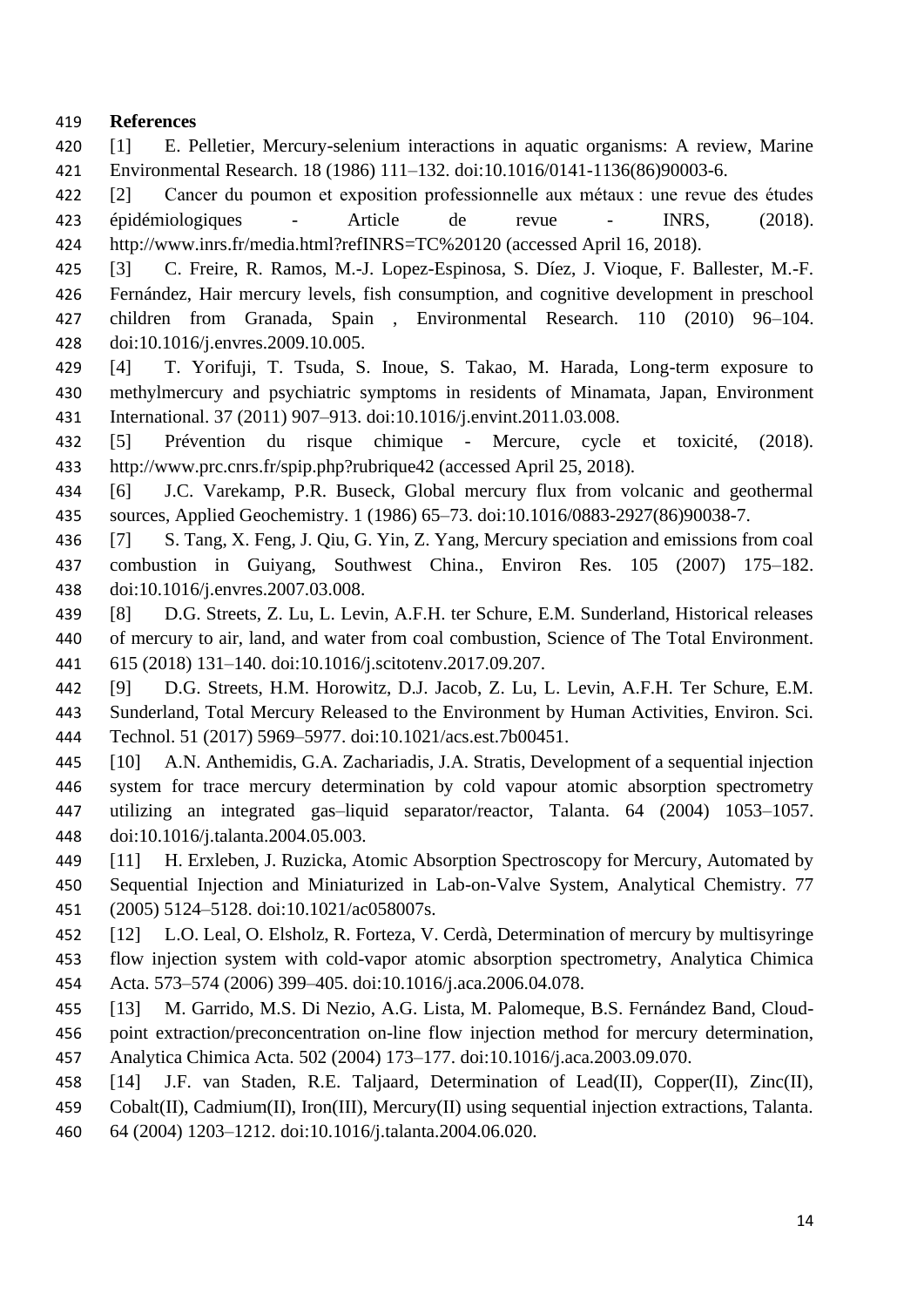- [15] C. R. Hammerschmidt, K. L. Bowman, M.D. Tabatchnick, C. H. Lamborg, Storage bottle material and cleaning for determination of total mercury in seawater, Limnol. Oceanogr.: Methods 9 (2011) 426-431. doi:10.4319/lom.2011.9.426
- [16] E. Mattio, F. Robert-Peillard, C. Branger, K. Puzio, A. Margaillan, C. Brach-Papa, J. Knoery, J.-L. Boudenne, B. Coulomb, 3D-printed flow system for determination of lead in natural waters, Talanta. 168 (2017) 298–302. doi:10.1016/j.talanta.2017.03.059.
- [17] E. Mattio, F. Robert-Peillard, L. Vassalo, C. Branger, A. Margaillan, C. Brach-Papa, J. Knoery, J.-L. Boudenne, B. Coulomb, 3D-printed lab-on-valve for fluorescent determination
- of cadmium and lead in water, Talanta. 183 (2018) 201–208. doi:10.1016/j.talanta.2018.02.051.
- [18] C. Calderilla, F. Maya, V. Cerdà, L.O. Leal, 3D printed device for the automated preconcentration and determination of chromium (VI), Talanta. 184 (2018) 15–22. doi:10.1016/j.talanta.2018.02.065.
- [19] M.A. Shenashen, S.A. El-Safty, E.A. Elshehy, Architecture of optical sensor for recognition of multiple toxic metal ions from water, Journal of Hazardous Materials. 260 (2013) 833–843. doi:10.1016/j.jhazmat.2013.06.025.
- [20] F. Théraulaz, O.P. Thomas, Complexometric determination of mercury(II) in waters by spectrophotometry of its dithizone complex, Microchimica Acta. 113 (1994) 53–59. doi:10.1007/BF01243137.
- [21] F. Fixe, M. Dufva, P. Telleman, C.B.V. Christensen, Functionalization of poly(methyl methacrylate) (PMMA) as a substrate for DNA microarrays, Nucleic Acids Res. 32 (2004) e9. doi:10.1093/nar/gng157.
- [22] G. Coussot, C. Perrin, T. Moreau, M. Dobrijevic, A. Le Postollec, O. Vandenabeele- Trambouze, A rapid and reversible colorimetric assay for the characterization of aminated solid surfaces, Anal Bioanal Chem. 399 (2011) 1061–1069. doi:10.1007/s00216-010-4363-7.
- [23] A. Turner, L.A. Holmes, Adsorption of trace metals by microplastic pellets in fresh water, Environ. Chem. 12 (2015) 600–610. doi:10.1071/EN14143.
- [24] P. Pohl, B. Prusisz, Preconcentration of Mercury Using Duolite GT-73 in the Analysis of Water Samples by Inductively Coupled Plasma Atomic Emission Spectrometry, Analytical Sciences. 20 (2004) 1367–1370. doi:10.2116/analsci.20.1367.
- [25] V. Liem-Nguyen, U. Skyllberg, K. Nam, E. Björn., Thermodynamic stability of mercury(II) complexes formed with environmentally relevant low-molecular-mass thiols studied by competing ligand exchange and density functional theory, Environmental Chemistry
- 14 (2017) 243-253doi:10.1071/EN17062.
-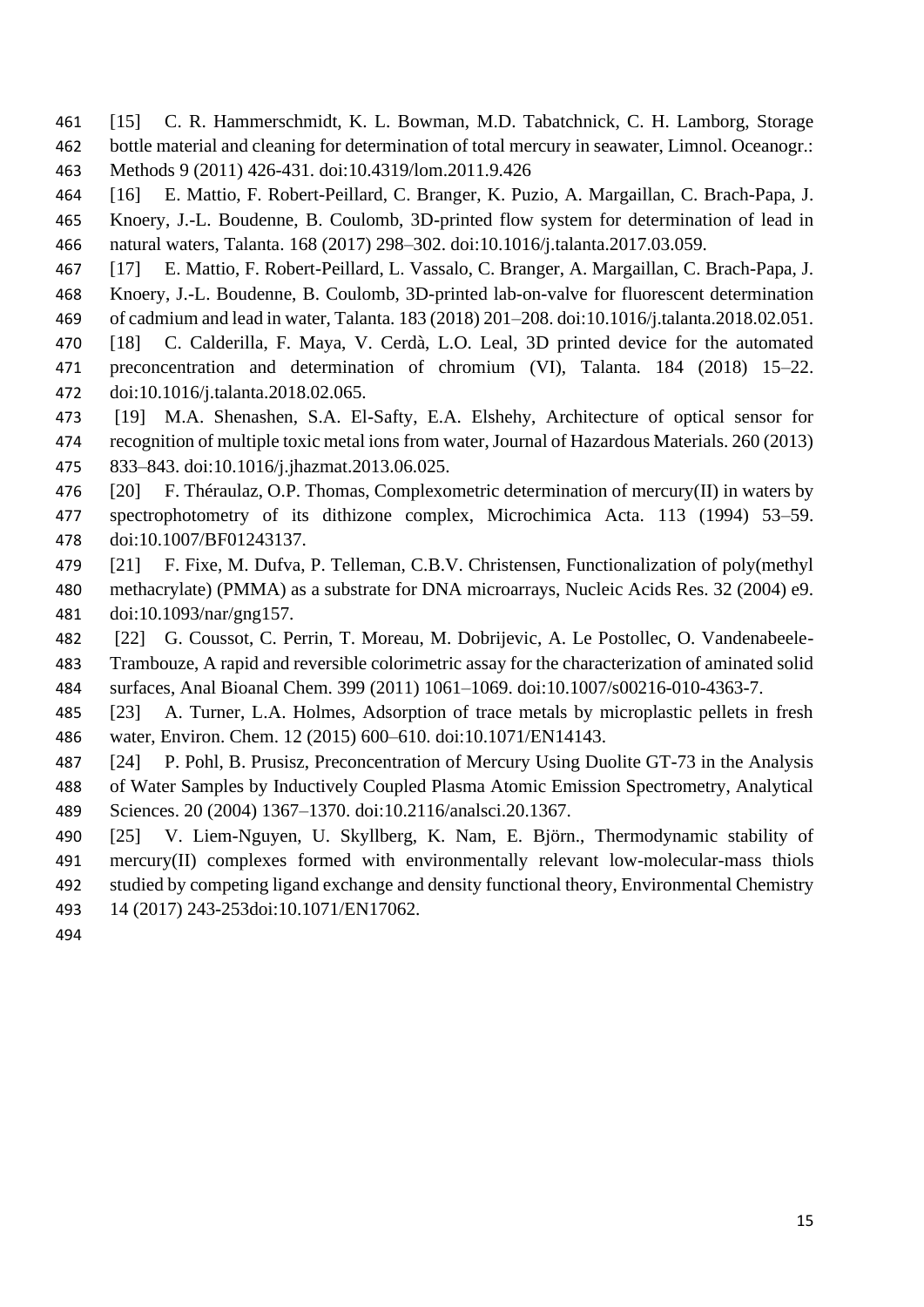| 495 | Modified 3D-printed device for mercury determination in waters                                                                                           |  |  |  |  |
|-----|----------------------------------------------------------------------------------------------------------------------------------------------------------|--|--|--|--|
| 496 | <b>Supplementary Materials</b>                                                                                                                           |  |  |  |  |
| 497 | Elodie Mattio <sup>1</sup> , Nadia Ollivier <sup>1</sup> , Fabien Robert-Peillard <sup>1</sup> , Robert Di Rocco <sup>1</sup> , Catherine                |  |  |  |  |
| 498 | Branger <sup>2</sup> , André Margaillan <sup>2</sup> , Christophe Brach-Papa <sup>3</sup> , Joël Knoery <sup>3</sup> , Damien Bonne <sup>4</sup> , Jean- |  |  |  |  |
| 499 | Luc Boudenne <sup>1</sup> , Bruno Coulomb <sup>1*</sup>                                                                                                  |  |  |  |  |
| 500 |                                                                                                                                                          |  |  |  |  |
| 501 | <sup>1</sup> Aix Marseille Univ, CNRS, LCE, Marseille, France.                                                                                           |  |  |  |  |
| 502 | <sup>2</sup> University of Toulon, MAPIEM, La Garde, France.                                                                                             |  |  |  |  |
| 503 | <sup>3</sup> IFREMER, LBCM, Nantes, France.                                                                                                              |  |  |  |  |
| 504 | <sup>4</sup> Aix Marseille Univ, CNRS, Centrale Marseille, ISM2, Marseille, France.                                                                      |  |  |  |  |
| 505 |                                                                                                                                                          |  |  |  |  |
| 506 | *Corresponding author: bruno.coulomb@univ-amu.fr                                                                                                         |  |  |  |  |
| 507 | Full postal address: LCE, Case 29, 3 place Victor Hugo, 13331 Marseille cedex 3, France.                                                                 |  |  |  |  |
| 508 |                                                                                                                                                          |  |  |  |  |
| 509 |                                                                                                                                                          |  |  |  |  |
|     |                                                                                                                                                          |  |  |  |  |
| 510 | <b>Raw resin</b>                                                                                                                                         |  |  |  |  |
| 511 |                                                                                                                                                          |  |  |  |  |
|     |                                                                                                                                                          |  |  |  |  |
| 512 |                                                                                                                                                          |  |  |  |  |
|     |                                                                                                                                                          |  |  |  |  |
| 513 |                                                                                                                                                          |  |  |  |  |
| 514 |                                                                                                                                                          |  |  |  |  |
|     |                                                                                                                                                          |  |  |  |  |
| 515 |                                                                                                                                                          |  |  |  |  |
| 516 |                                                                                                                                                          |  |  |  |  |
|     |                                                                                                                                                          |  |  |  |  |
| 517 |                                                                                                                                                          |  |  |  |  |
| 518 |                                                                                                                                                          |  |  |  |  |
|     |                                                                                                                                                          |  |  |  |  |
| 519 | $\overline{2}$                                                                                                                                           |  |  |  |  |
| 520 | <b>Grafted resin</b>                                                                                                                                     |  |  |  |  |
|     |                                                                                                                                                          |  |  |  |  |
| 521 |                                                                                                                                                          |  |  |  |  |

522 Figure S1: Pictures of 3D printed objects during grafting steps (1: raw resin disks; 2: grafted 523 resin disks; 3: grafted cuboids columns).